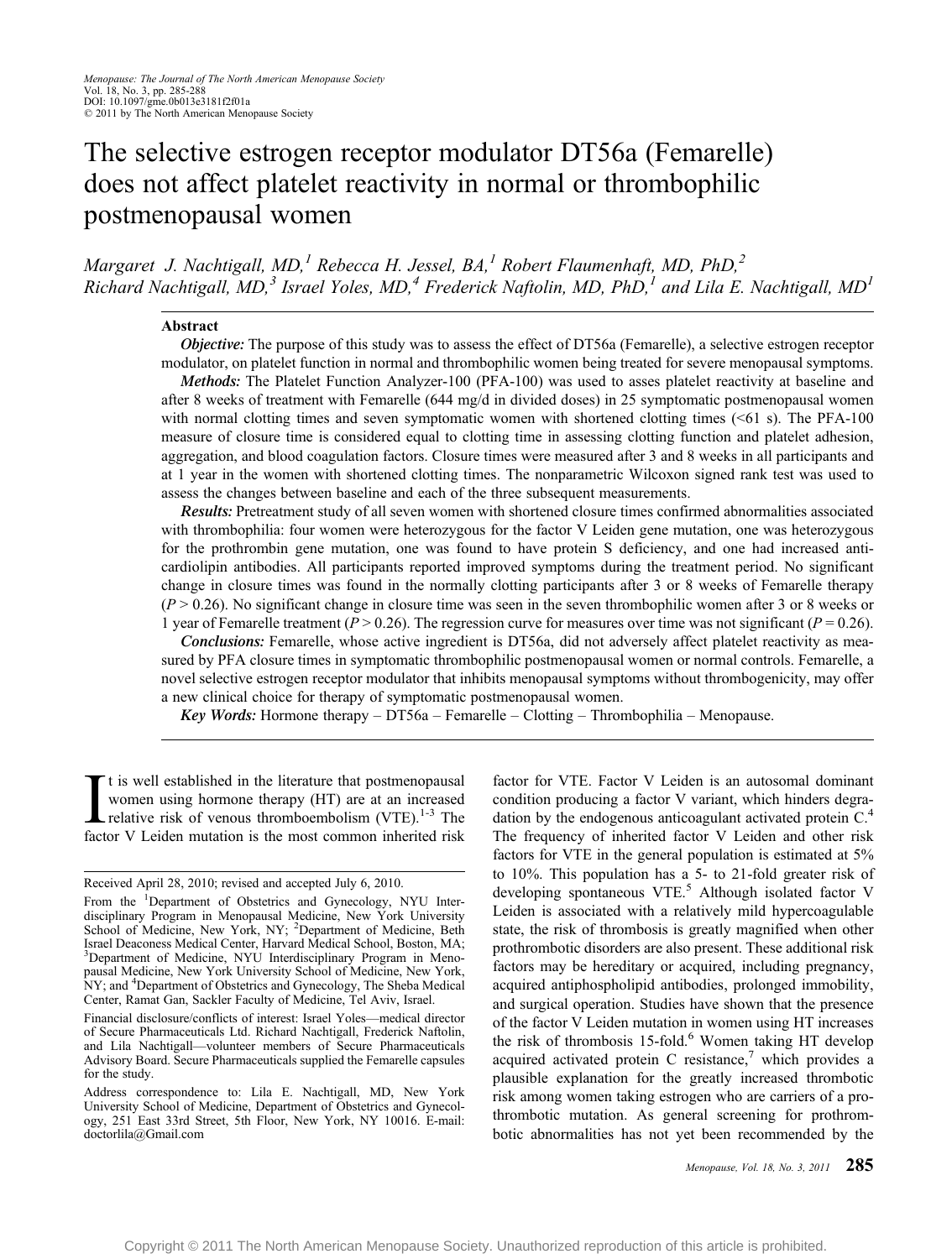professional societies,<sup>8</sup> essentially every woman taking HT is at an increased risk for a thrombotic event.

The role of sex steroid hormones on platelet function has been investigated for years, with conflicting results. Previous studies have demonstrated that the presence of estrogen receptors on platelets is subject to nongenomic regulation by estrogens.<sup>9</sup> However, the effects of administered estrogen on platelet function and activation are unclear. Some studies have shown that estrogen inhibits platelet function, whereas others have shown that estrogen augments the activation of platelets induced by physiologic agonists. $9,10$ 

The Platelet Function Analyzer-100 (PFA-100) is an instrument designed to evaluate platelet function in whole blood under conditions mimicking physiologic shear. The instrument measures the time (referred to as closure time [CT]) it takes for platelets in whole blood to block the flow through a perforated membrane coated with collagen and epinephrine (CEPI) or collagen and adenosine diphosphate (CADP). CT is a combined measure of platelet adhesion, aggregation, and the blood coagulation factors.

Previous studies using the PFA-100 have correlated CTs to the presence of known coagulation defects, indicating use for this device in detecting and following abnormalities in primary hemostasis. $11$  The CTs recorded by the PFA-100 have been shown to be a more objective measure of clotting times than the usual subjective observation method. PFA-100 precision testing revealed a coefficient of deviation of less than  $10\%$  within days and between days in a 5-day analyses.<sup>12</sup>

Femarelle is derived from a botanical source containing, as its main substance, DT56a, a selective estrogen receptor modulator (SERM) also derived from a botanical source. Several studies have shown data defining the safety profile and clinical efficacy of  $DT56a$ .<sup>13-18</sup> It has been shown to alleviate menopausal symptoms, $^{13}$  particularly relieving vasomotor symptoms, with no effect on the endometrium or the sex steroid blood level, with additional positive effects on all menopausal symptoms.<sup>13</sup>

The purpose of the current study was to use the PFA-100 to assess the effect of Femarelle on platelet function in whole blood in both normal and thrombophilic women.

# **METHODS**

### Participant selection

The patient population for the study of thrombophilic women was taken from a previously published case control study<sup>19</sup> in which symptomatic postmenopausal women were screened with the PFA-100 before receiving prescription estrogen therapy (ET). In that study, symptomatic women  $(n = 91)$  were recruited to evaluate the effect of either oral or transdermal ET on CT as measured by the PFA-100. Before the initiation of ET, a baseline CT (CEPI and CADP) was obtained from all participants who met the eligibility requirements. Baseline analysis of CADP-CT was used to classify participants into normal  $($ >66 s), borderline (61-66 s), or short  $( $61 \text{ s}$ )$  CADP-CT. Women with normal CADP-CTs  $(n = 71)$  or with borderline CADP-CTs  $(n = 13)$  were treated

with either oral or transdermal estrogen. Women with a CADP-CT of less than 61 seconds ( $n = 7$ ) were excluded from the study because of the contraindication for women with increased clotting potential to receive ET. It was recommended that no ET be prescribed, and they were offered further study of their clotting disorder. These seven women were included in the current study. This was a new study with a separate institutional review board approval. The women were aged 40 to 67 years and had no previous exogenous estrogen exposure. An additional 25 symptomatic postmenopausal women who were screened and were found to have normal  $CT$  ( $>66$  s) served as a control group. All women were required to have a follicle-stimulating hormone level greater than 40 IU/L and a last menstrual period of more than 1 year previously. Women were excluded from this Femarelle study if they had a history of a bleeding disorder, breast cancer, or other malignancy. Additional exclusion criteria included diabetes, coronary artery disease, and liver disease or concurrent use of anticoagulants. Women did not take aspirin, nonsteroidal anti-inflammatory drugs, clopidogrel, ticlopidine, heparin, warfarin, or other anticoagulant medications during the course of the study. If the women were taking any of these substances, they were told to stop before beginning the study. The 25 women who became the controls for the study received treatment with 644 mg/day (two 322-mg capsules) of Femarelle for 8 weeks. The seven thrombophilic women underwent coagulation screening and received treatment with 644 mg/day (two 322-mg capsules) of Femarelle for 1 year. The CT of the seven thrombophilic women was measured at 3 and 8 weeks and 12 months. All women signed informed consent forms approved by the institutional review board that had approved this protocol.

# PFA-100 testing

The PFA-100 is an instrument designed to evaluate platelet function in whole blood under physiologic conditions and flow rates. The PFA-100 measures the time required for whole blood drawn through a fine capillary to occlude a microscopic aperture cut in a membrane coated with CEPI or CADP. This time is referred to as CT and is recorded in seconds. The CT is actually a measure of clotting time. Blood samples for analysis of platelet function were collected into evacuated tubes (Vacutainer, Becton Dickinson) containing 3.8% citrate. A total of 0.8 mL of citrated whole blood was transferred into the reservoir of a disposable test cartridge. The anticoagulated blood was warmed



FIG. 1. Average clotting time in 25 women at baseline and after 8 weeks of treatment with Femarelle. ADP, membrane coated with adenosine diphosphate; EPI, membrane coated with epinephrine.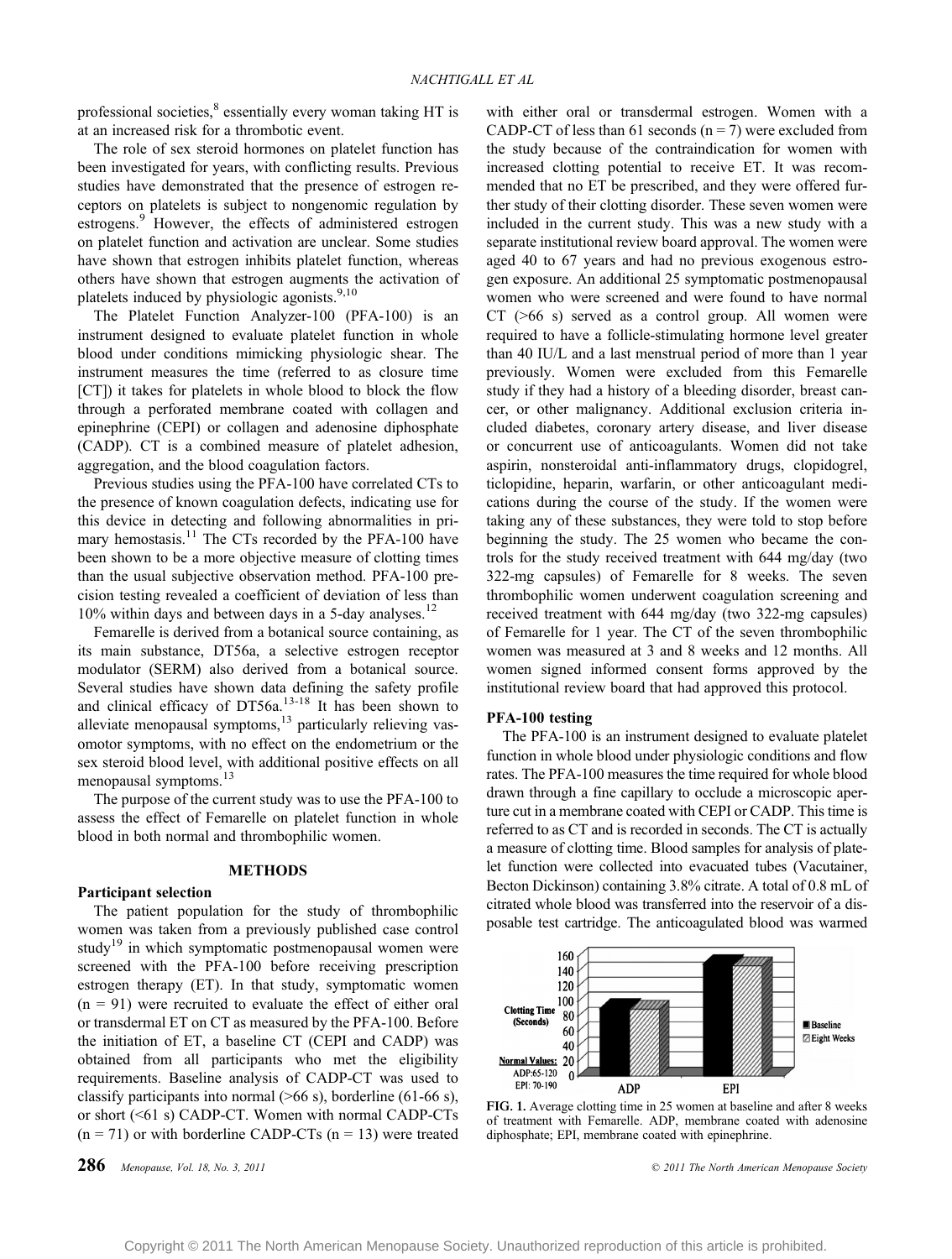| Participant identifier | Result of screen for hypercoagulable state | Baseline CADP-CT | CADP-CT at 3 wk CADP-CT at 8 wk | CADP-CT at 1 y |
|------------------------|--------------------------------------------|------------------|---------------------------------|----------------|
|                        | Heterozygous prothrombin gene mutation     |                  |                                 |                |
|                        | Heterozygous factor V Leiden mutation      | 58               |                                 |                |
|                        | Heterozygous factor V Leiden mutation      |                  |                                 |                |
|                        | Heterozygous factor V Leiden mutation      |                  |                                 | -60            |
|                        | Heterozygous factor V Leiden mutation      | 61               |                                 |                |
| 6                      | Protein S deficiency                       | 60               |                                 |                |
|                        | Elevated anticardiolipin (IgG)             | 60               |                                 |                |

TABLE 1. Clotting times and genetic diagnosis of seven thrombophilic women treated with Femarelle for 1 year

CADP-CT, collagen and adenosine diphosphate closure time.

to 37 $\degree$ C and drawn under vacuum through a 200- $\mu$ m-diameter stainless steel capillary and a  $150$ - $\mu$ m-diameter aperture in a nitrocellulose membrane coated with CADP or CEPI. The time required to occlude the aperture is reported as the CT and is measured to a maximum of 300 seconds. The reference range is 62 to 120 seconds for CADP-CT and 70 to 190 seconds for CEPI-CT. Interassay coefficient of variation in CADP-CT and CEPI-CT is less than  $10\%$ .<sup>12,20,21</sup>

## Data analysis

Nonparametric statistical tests were applied. Pairwise comparisons were performed between the baseline and each of the three subsequent measurements using the Wilcoxon signed rank test.

### RESULTS

The 25 control symptomatic women with normal (CADP- $CT > 66$  s) baseline CTs were treated with Femarelle for 8 weeks. No significant change in CT was found after treatment with Femarelle (CT at beginning vs end of trial,  $P >$ 0.05; Fig. 1).

The seven women with short baseline CT underwent a full thrombophilia investigation for a hypercoagulable state (Table 1). Four of the seven women were found to be heterozygous for the factor V Leiden gene mutation, one was found to be heterozygous for the prothrombin gene mutation, one was found to have a protein S deficiency, and one was found to have increased anticardiolipin antibodies.

After discussion of risks and benefits, all women chose to be treated for their symptoms, and this was carried out without any reported side effect.

CTs in the seven thrombophilic women after 3 weeks (56  $\pm$ 2.8 s), 8 weeks (56  $\pm$  2.8 s), and 1 year (56  $\pm$  3.3 s) of Femarelle were not significantly different from that at baseline  $(56 \pm 2.6 \text{ s}; P > 0.05; \text{Tables } 1 \text{ and } 2).$ 

TABLE 2. Simple descriptive statistics for CTs (in seconds) for the seven thrombophilic women after 3 weeks (56.0  $\pm$  2.8 s), 8 weeks (56  $\pm$  2.8 s), and 1 year (55.9  $\pm$  3.3 s) of Femarelle treatment

|              | <b>Baseline</b> | Week 3 | Week 8 | l y  |
|--------------|-----------------|--------|--------|------|
| Mean CADP-CT | 58.3            | 56.0   | 56.0   | 55.9 |
| Median       | 60.0            | 55.0   | 55.0   | 55.0 |
| SD.          | 3.1             | 2.8    | 2.8    | 3.3  |
| Minimum      | 53.0            | 54.0   | 54.0   | 53.0 |
| Maximum      | 61.0            | 61.0   | 61.0   | 61.0 |

There was no significant difference from baseline (58.3  $\pm$  3.1 s; P > 0.05). CADP-CT, collagen and adenosine diphosphate closure time.

Pairwise comparisons between baseline and each of the three subsequent measurements using the Wilcoxon signed rank test showed no significant differences between the groups for all tests ( $P > 0.200$ ). Checking the regression of repeated measures from time zero overtime was nonsignificant  $(P = 0.262)$ .

## DISCUSSION

Women taking exogenous HT are at an increased risk of VTE.5,6 Since the publication of the Women's Health Initiative results showing a significant increase in thrombotic events among HT users, the use of HT has been dramatically altered.<sup>3</sup>

Identification of postmenopausal women at increased risk of VTE before the initiation of ET should decrease the morbidity associated with ET. However, generalized screening has not yet come into practice.

In their review of both the Heart and Estrogen/Progestin Replacement Study and the Estrogen Replacement and Atherosclerosis trial, two studies of women with preexisting coronary disease, Herrington et al<sup>22</sup> found a 16.7% incidence of the factor V Leiden mutation in women who had VTE as opposed to a 6.3% occurrence in controls without VTE. In women without the factor V Leiden mutation, the use of estrogen plus progestin (HT) significantly increased their VTE risk. The overall risk for this group was 3.7 (CI, 1.4-9.4); in women receiving HT with factor V Leiden mutation, the overall risk was 14.1 (CI, 2.7-72.4) when comparing them to women receiving placebo. The authors estimated that 376 women would have to be screened for factor V Leiden to avoid an HT-associated VTE during 5 years of treatment. They pointed out that genetic testing was too expensive at the time to consider such screening.

In the Estrogen and Thromboembolism Risk (ESTHER) study, $^{23}$  a multicenter case control study of 271 cases of women with idiopathic VTE and 610 controls, the authors concluded that when ET is administered transdermally, VTEs are not increased, but they did confirm that oral estrogen increased these events, with a relative risk (RR) of 4.2 (CI, 1.5-11.6).<sup>23</sup> The PFA-100 provides an excellent measure of platelet function in whole blood, and the cost and the swift response of this office machine could provide an excellent solution to reduce the occurrence of VTE in a heightened-risk group. In our previous study,<sup>19</sup> 8% of the study population (7/91 women) was found to have thrombophilia after their shortened CT was noted using the PFA-100. The incidence of thrombophilia in this